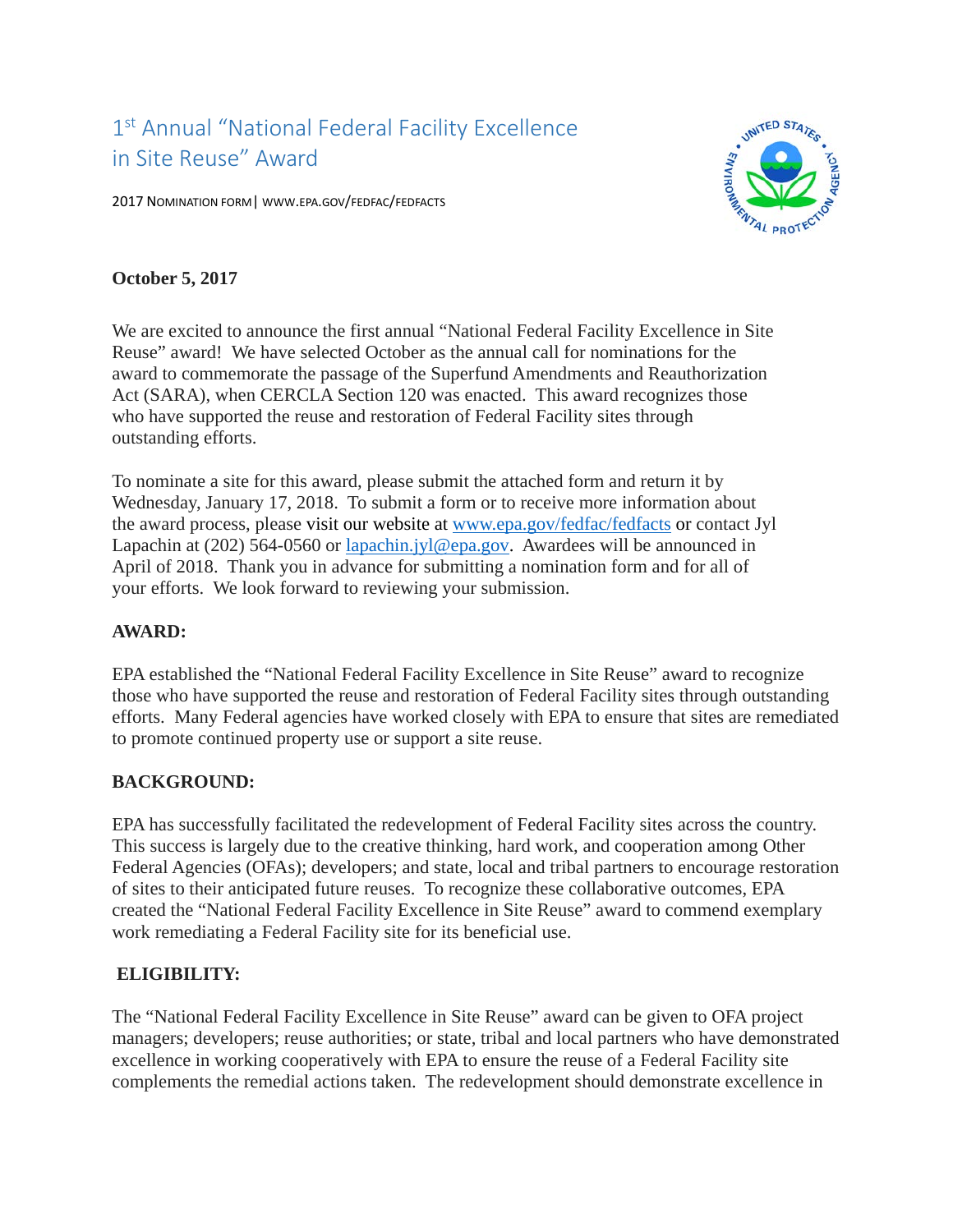eligible to receive this award. the criteria listed below. Sites that have received an EPA Brownfields Program grant are not

#### **PERFORMANCE PERIOD:**

 There is no set performance period for the award; the accomplishment does not have to be recent. The award recognizes any exemplary accomplishment.

#### **EVALUATION CRITERIA:**

Award teams demonstrate excellence in:

- 1. Working cooperatively and forming partnerships
- 2. Complementing redevelopment design with the selected remedy
- 3. Innovating beneficial use outcomes
- 4. Considering the impacts on and inputs from the local community
- 5. Creating jobs and fostering economic development opportunities

## *Please provide the following information (We suggest no more than 10 pages of text. Photos on additional pages can be included, which do not count toward the page limit.):*

Site Name:

Team Members:

1. Please provide an overview of the outstanding reuse and restoration efforts:

2. Please describe how the site team worked cooperatively and formed partnerships: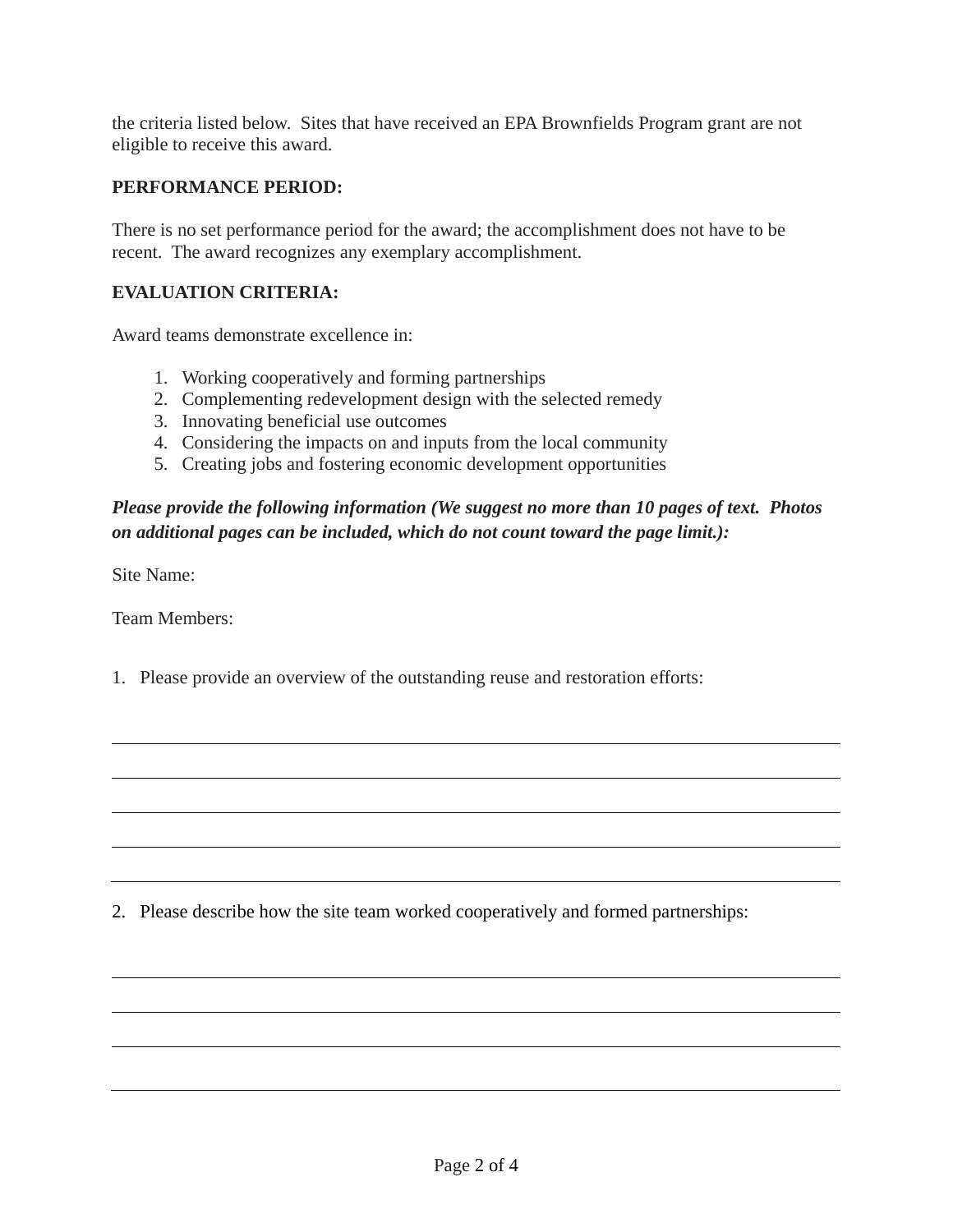3. Please describe how the site complements the redevelopment design with the selected remedy:

4. Please describe how the site demonstrates innovative beneficial use:

5. Please describe how the redevelopment positively impacts the local community:

 6. If applicable, describe how the site redevelopment creates jobs or fosters economic development opportunities: